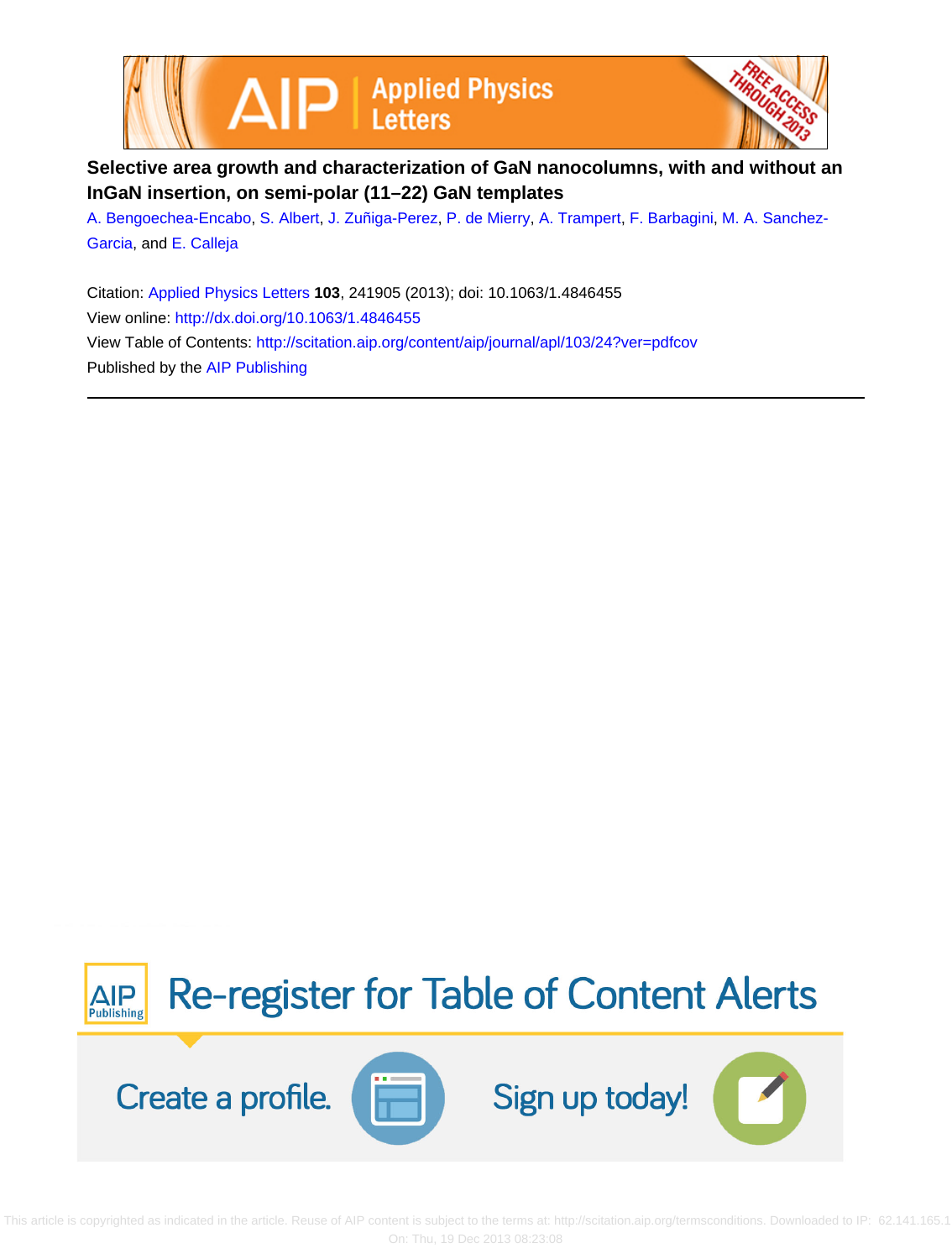

## [Selective area growth and characterization of GaN nanocolumns,](http://dx.doi.org/10.1063/1.4846455) [with and without an InGaN insertion, on semi-polar \(11–22\) GaN templates](http://dx.doi.org/10.1063/1.4846455)

A. Bengoechea-Encabo,<sup>1,a)</sup> S. Albert,<sup>1,a)</sup> J. Zuñiga-Perez,<sup>2</sup> P. de Mierry,<sup>2</sup> A. Trampert,<sup>3</sup> F. Barbagini,<sup>1</sup> M. A. Sanchez-Garcia,<sup>1</sup> and E. Calleja<sup>1</sup>

<sup>1</sup>ISOM and Departamento de Ingenieria Electronica, ETSI Telecomunicacion, Universidad Politecnica de Madrid, Ciudad Universitaria s/n 28040 Madrid, Spain

2 CRHEA-CNRS, 06560 Valbonne, France

 $^3$ Paul-Drude-Institut für Festkörperelektronik, Hausvogteiplatz 5-7, 10117 Berlin, Germany

(Received 26 July 2013; accepted 26 November 2013; published online 10 December 2013)

The aim of this work is the selective area growth (SAG) of GaN nanocolumns, with and without an InGaN insertion, by molecular beam epitaxyon semi-polar (11–22) GaN templates. The high density of stacking faults present in the template is strongly reduced after SAG. A dominant sharp photoluminescence emission at 3.473 eV points to high quality strain-free material. When embedding an InGaN insertion into the ordered GaN nanostructures, very homogeneous optical properties are observed, with two emissions originating from different regions of each nanostructure, most likely related to different In contents on different crystallographic planes. © 2013 AIP Publishing LLC. [\[http://dx.doi.org/10.1063/1.4846455](http://dx.doi.org/10.1063/1.4846455)]

III-nitrides have been extensively studied during the last years in order to fabricate optoelectronic devices due to their unique properties such as the tunability of their optical bandgap, covering a wide spectrum from the IR to the UV, as well as a high thermal and chemical stability. Most of these works focused on III-nitrides grown along the polar [0001] direction, with emphasis on developing commercial InGaN-based Light Emitting Diodes (LED) and Laser Diodes (LD). However, the internal polarization fields (spontaneous and/or piezoelectric) are very strong in heterostructures grown along this polar direction. The associated Quantum Confined Stark Effect affects detrimentally the internal quantum efficiency, and causes a blue shift of the electroluminescence peak with increasing current, due to screening of the internal electric field. In order to reduce or even avoid this internal polarization field, growth on semipolar and non-polar crystal orientations has been suggested and demonstrated.<sup>[1,2](#page-3-0)</sup> Up to now, the best results have been obtained when growing on nonpolar or semipolar bulk substrates $3$  but due to limitations of bulk GaN substrates (in terms of size and price), heteroepitaxy on  $r$ -plane and  $m$ -plane sapphire has been the most common approach. This heteroepitaxial growth results typically in GaN templates with large density of stacking faults  $(>10^5 \text{ cm}^{-1})$  and of their associated partial dislocations[.4](#page-3-0)

Different strategies are used in order to increase the ma-terial quality.<sup>[5](#page-3-0)</sup> As in the case of polar GaN, the epitaxial lateral overgrowth (ELO) technique has been implemented in metal organic chemical vapor deposition (MOCVD) to grow semi-polar (11–22) GaN layers with reduced defects density. $6,7$  An alternative approach is the use of selective area growth (SAG) by molecular beam epitaxy (MBE), which already demonstrated the growth of high quality (In)GaN nanocolumns (NC) on  $c$ -plane GaN/sapphire templates,  $8-11$ as well as on nonpolar  $a$ -plane GaN templates.<sup>[12](#page-3-0)</sup>

This work presents results on SAG of GaN nanostructures, grown by plasma-assisted MBE (PA-MBE), with and without an insertion of InGaN, on semi-polar (11–22) GaN templates. It will be shown that due to SAG, most of the basal stacking faults (BSFs) present in the initial GaN template are filtered, drastically improving the optical quality of the nanostructures. Furthermore, when embedding an InGaN insertion into the nanostructures, the In incorporation is shown to strongly depend on the crystallographic orientation, being significantly larger at the apex of the nanostructures (polar and semi-polar facets) than on the lateral non-polar facets.

The samples were grown in a Riber Compact 21 PA-MBE system, with an rf-plasma source for active nitrogen, and standard Knudsen cells for Ga and In. Molecular fluxes were calibrated in (0001) GaN and InN layers and are given in growth rate units  $(nm/min)$ .<sup>13</sup> Substrates were (11–22) GaN templates grown by MOCVD on *m*-plane sapphire.

Prior to the growth, Ti nanohole masks were fabricated on (11–22) GaN templates by colloidal lithography.<sup>[12](#page-3-0)</sup> Nanoholes were arranged in a compact hexagonal lattice with an average pitch of 270 nm and diameters of 200 nm. The resulting nanohole density was around  $1.6 \times 10^{9}$  cm<sup>-2</sup>. The growth of the GaN NCs was performed with a Ga-flux of  $\Phi_{Ga} = 18.5$  nm/min and a nitrogen flux of  $\Phi_N = 5$  nm/min at 880 °C (thermocouple) for 3 h. Then, an InGaN insertion was grown at  $625^{\circ}$ C (thermocouple), with  $\Phi_{Ga} = 4.3$  nm/min,  $\Phi_{In} = 4.3$  nm/min, and  $\Phi_N = 14$  nm/min, during 160 s. The InGaN insertion was capped with a GaN layer grown for 5 min, at the same temperature (625 °C) and with  $\Phi_{Ga} = 4.3$  nm/min and  $\Phi_N = 14$  nm/min (just closing the In shutter). Samples were characterized by scanning (SEM) and transmission electron microscopy (TEM), photoluminescence (PL) excited by a He-Cd laser  $(1 \text{ W/cm}^2)$ , and cathode-luminescence (CL).

Figures  $1(a)$  and  $1(b)$  show SEM images (top and bird'seye views, respectively) of the GaN SAG nanostructures. The images show nanostructures tilted around  $32^{\circ}$  relative to a)A. Bengoechea-Encabo and S. Albert contributed equally to this work. **the substrate surface.**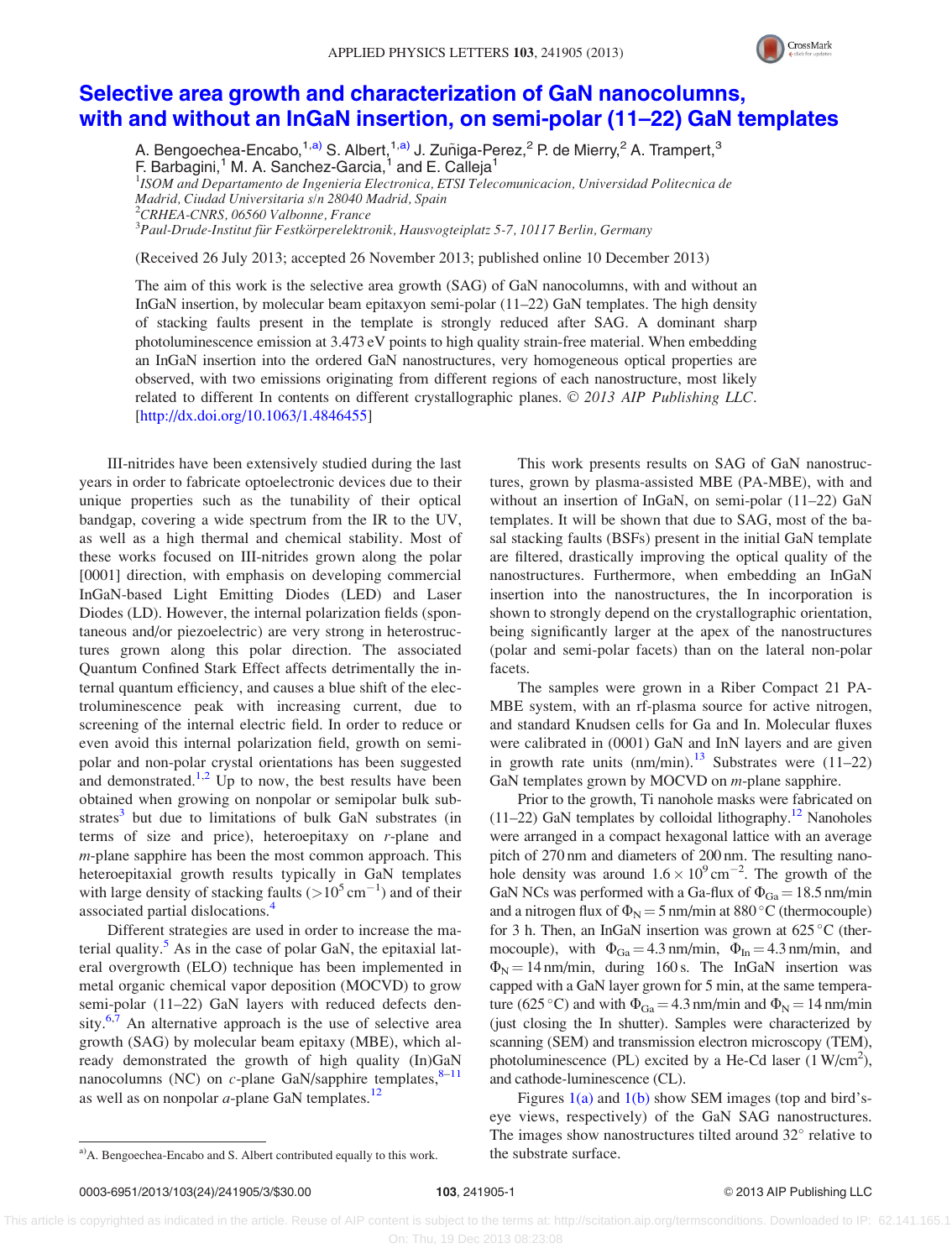<span id="page-2-0"></span>

FIG. 1. SEM images of the ordered GaN NCs on a semi-polar (11–22) GaN template: top- (a) and bird's-eye (b) views. In (c), TEM image showing the tilted NCs with the long axis being parallel to the Ga-polar [0001] and the filtering effect of the stacking faults from the template. The three facets exposed to the molecular beams are indicated in the figure.

TEM images (Figure  $1(c)$ ) prove the GaN nanostructures elongation (preferential growth axis) parallel to the [0001] Ga-polar direction and the perfect alignment with the substrate. Two features are noteworthy: On the one hand, three facets different in nature (polar, semipolar, and nonpolar) are exposed to the molecular beams; on the other hand, most of the GaN nanostructures volume seems to be free of defects, because stacking faults only reach the lower part of them.

The improvement in optical quality is further confirmed by low temperature (8 K) PL measurements (Figure 2). Indeed, the broad emission from the (11–22) GaN template,



FIG. 2. Low temperature (8 K) PL spectra of the bare (11–22) GaN template and after SAG of GaN NCs.

at around  $3.43 \text{ eV}$ , is due to luminescence from BSFs.<sup>[14](#page-3-0)</sup> After SAG, an enhanced band edge emission related to the donor bound exciton  $D^0X$  at 3.473 eV, nondistinguishable before, with a line width of only 2.7 meV, becomes dominant. This indicates a high quality and strain-free material. In addition, a weak emission at 3.42 eV (due to BSFs) can be still observed, which is assumed to originate from either the underlying GaN template or from the bottom of the NCs (Figure  $1(c)$ ).

In a second step, an InGaN insertion was embedded into the GaN nanostructures and capped by GaN, as explained in the experimental section.

Figures 3(a) and 3(b) show SEM images (top and bird'seye views, respectively) of the GaN/InGaN/GaN SAG nanostructures. The images show nanostructures with a morphology that is rather similar to the one observed for GaN structures shown in Figures  $1(a)$  and  $1(b)$ . As shown in Figure  $3(e)$ , room temperature (RT) CL spectra from the nanostructures ensemble (more than 2200 nanostructures in an area of



FIG. 3. SEM pictures of InGaN/GaN nanostructures in top view (a), and bird view (b). Spatially resolved InGaN-related emissions are shown in the SEM-CL measurements in (c) and (d). In (e), comparison of RT-CL spectra of a single InGaN/GaN nanostructure and an ensemble of around 2000 InGaN/GaN nanostructures.

 This article is copyrighted as indicated in the article. Reuse of AIP content is subject to the terms at: http://scitation.aip.org/termsconditions. Downloaded to IP: 62.141.165.1 On: Thu, 19 Dec 2013 08:23:08